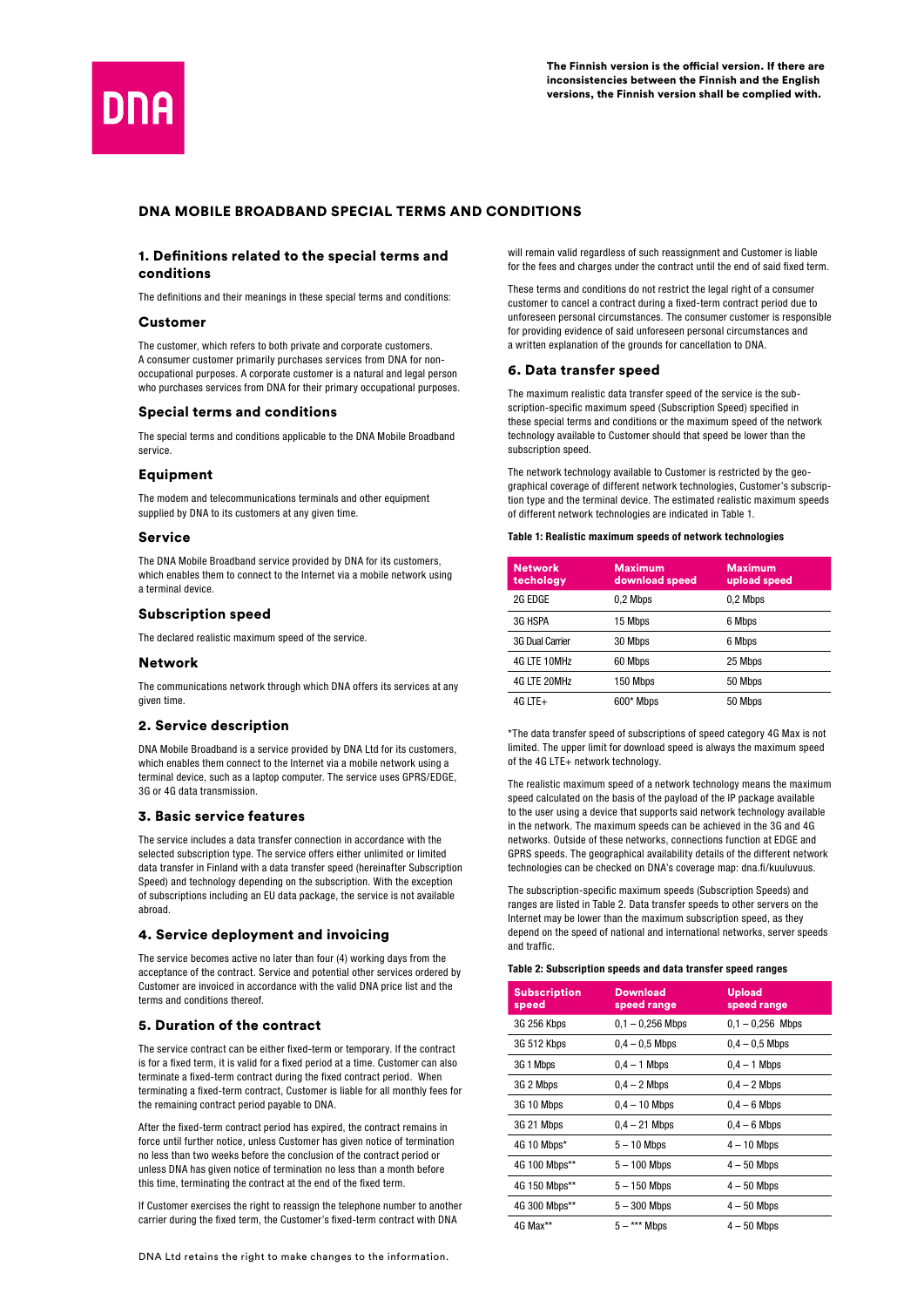\*Outside a 4G network, the subscription works on a 3G network: download speed range 0.4–10 Mbps, upload speed range 0.4–6 Mbps.

\*\*Outside a 4G network, the subscription works on a 3G network: download speed range 0.4–30 Mbps, upload speed range 0.4–6 Mbps.

\*\*\* The data transfer speed of subscriptions of speed category 4G Max is not limited. The upper limit for download speed is always the maximum speed of the 4G LTE+ network technology.

# 7. Advertised speed

In accordance with the guidelines of the Finnish Communications Regulatory Authority (Opinion regarding the reasonable method of indicating the speed of internet access service 605/923/2016), ISPs should inform their customers of the advertised speed of the provided Internet service.

The advertised speed of DNA Mobile Broadband subscriptions is the subscription's announced maximum realistic data transfer speed, i.e., the subscription speed. Speeds greater than the realistic maximum speed are not used when advertising DNA Mobile Broadband services.

### 8. Using the service abroad

Using the service abroad is possible only with mobile broadband subscriptions which include the EU data package as part of monthly price. The service usage outside the EU/EEA is not included in the monthly fee but instead priced and invoiced according to the valid roaming price list. The data transfer pricing in foreign operators' networks can be found on the DNA website and from the customer service.

Foreign operators' invoicing practices, services, and the quality thereof can differ fundamentally from those of DNA. When DNA's mobile subscription is used abroad in countries where usage is possible and permitted, the legal provisions of the country involved, and the practices, instructions, and regulations of the foreign operator shall apply. DNA is not liable for the functionality or the quality of the mobile communication services when the mobile subscription is used abroad or in foreign operators' networks.

DNA is not responsible for damage caused by the use of services provided by an alternative roaming provider (ARP) or a local breakout operator (LBO). The legal provisions of the country in which the mobile subscription is used, and the practices of the related network administrator, shall apply to the privacy protection of the customer.

### 9. Data transfer within the EU/EEA

When EU roaming is reasonable and periodic, no additional fees are collected for data transfer in the EU/EEA, within the scope of the EU data package included in the monthly subscription fee. For data transfer exceeding the EU data package, the EU surcharge is billed according to the valid price list. The amount of the EU surcharge is given on the DNA website. In case the service usage exceeds the EU data package, the Customer shall be notified with an SMS that informs about exceeding the fair usage limits and applying the EU surcharge.

DNA's subscriptions are meant for reasonable roaming usage that occurs during periodic traveling. For permanent (not periodic) roaming, the EU surcharge shall be billed for all roaming services in addition to the domestic price. Customer's roaming is considered periodic when either the traffic volume criterion or the presence criterion is fulfilled:

1) Traffic volume criterion: The cumulative usage of data transfer, phone calls and text messages in Finland is greater than the usage in EU/EEA area during the past 120 days;

2) Presence criterion: The cumulative number of days spent in Finland is greater than days spent in EU/EEA area during the past 120 days.

In case neither the traffic volume criterion (1) nor the presence criterion (2) are fulfilled, the customer shall receive a notification SMS about surpassing the limits of periodic roaming. After the message, all further consumption shall be billed with EU surcharge added on top of the domestic rate. Any billed EU surcharges shall be refunded if Customer can prove within the next 14 days that they are using mobile message services primarily in Finland. Charging the EU surcharge is stopped again when either the traffic volume criterion or presence criterion is fulfilled.

The pricing is valid for customers that either live permanently in Finland or have stable links to Finland. In case the customer cannot show stable links to Finland, all EU/EEA roaming services shall be billed with the EU surcharge added on top of the domestic rate. Stable links can be formed by, for example, a permanent home address, employment or studies in Finland. DNA may ask for proof of stable links upon signing a subscription contract, and whenever DNA suspects that customer no longer has stable links to Finland.

In case the use of roaming services is considered fraudulent, the EU surcharge shall be billed on top of the domestic rate for all EU/EEA roaming services. Usage is considered fraudulent if the customers subscription is inactive for long time and used mainly or solely abroad, or if a customer has several subscriptions and they are used sequentially while roaming. In such cases it can be presumed that Customer is seeking to use roaming services fraudulently or abnormally with Finnish prices.

The customer does not have the right to sell or give subscriptions (SIMcards) to persons not living permanently in Finland and not having stable links to Finland. In case a subscription is given to such person, all EU/ EEA roaming services are billed with the EU surcharge added on top of the domestic rate. DNA also reserves the right to close such subscriptions immediately and terminate the related contracts. Closing the subscription and/or terminating the contract does not limit customer's liabilities for outstanding payments.

# 10. Factors affecting network coverage and service availability

The DNA coverage area map (dna.fi/kuuluvuus) indicates the coverage areas of different network technologies. The coverage area map is an approximate representation of the subscription's coverage area.

Construction materials, such as masonry, various metals and, in newer buildings, selective glazing, present particular obstacles to radio propagation, which may absorb or considerably hinder radio waves. For instance, stone can create problems in buildings with thick walls, cellars, tunnels, and incisions made in cliffs. Radio waves can be trapped between two reflecting stone surfaces, such as buildings, which prevent or hinder the progress of the radio wave. Landforms may also prevent the transmission of radio waves. If there is a high hill between the service user and the base station, the radio wave may not reach its target. Therefore, the stated network coverage is only indicative and may include shadow areas where Service does not work perfectly. DNA recommends using an additional antenna with the subscription under all circumstances.

Factors such as the number of simultaneous users and the amount of data being transferred affect the availability of the data transfer service. One base station can only transfer a certain amount of data transfer traffic. If the mobile network suddenly experiences a great amount of simultaneous traffic, the network may slow down. For instance, networks typically slow down during events attended by large audiences if a great number of people congregate in a location, which does not normally experience heavy mobile traffic. Due to network load, data transfer may slow down, experience disruptions or cease to operate entirely. Speeds are also affected by the terminal device and software used.

The DNA mobile network capacity can be allocated based on subscriptions' maximum speeds. This means that a subscription with a higher maximum speed gets a higher data speed than a subscription with a lower maximum speed also in the event of network congestion.

The differences in the offered capacity do not exceed the relative difference of the subscriptions' maximum data rates. A subscription with a maximum speed of 300 Mbps, for example, can get up to six times the capacity of a 50 Mbps subscription. In case the traffic load of a base station gets so high that customers with 50 Mbps maximum speed only get 10 Mbit/s data transfer, the customers with 300 Mbps maximum speed may still get a data transfer speed of 60 Mbps at the same time in the service area of the same base station. Any greater differences in loaded network are result of, for example, customers' different radio conditions and device features.

Random disturbances and delays of a short duration, as well as disruptions in telecommunications, may occur in mobile telecommunication networks. These result from a variety of factors, such as radio and network technology, network and system characteristics, network load, or service and maintenance operations. Other factors restricting the functioning of Service are violations of data security, Customer's equipment, obstacles in the terrain, buildings, the prevention of data security threats, and the number of users.

If the data transfer connection is terminated or interrupted, it is possible that files or their parts are lost, remain undelivered or are received incomplete or faulty.

DNA provides information on non-minor changes affecting the Customer's Service that they become aware of before they are implemented, in accordance with DNA's general terms and conditions.